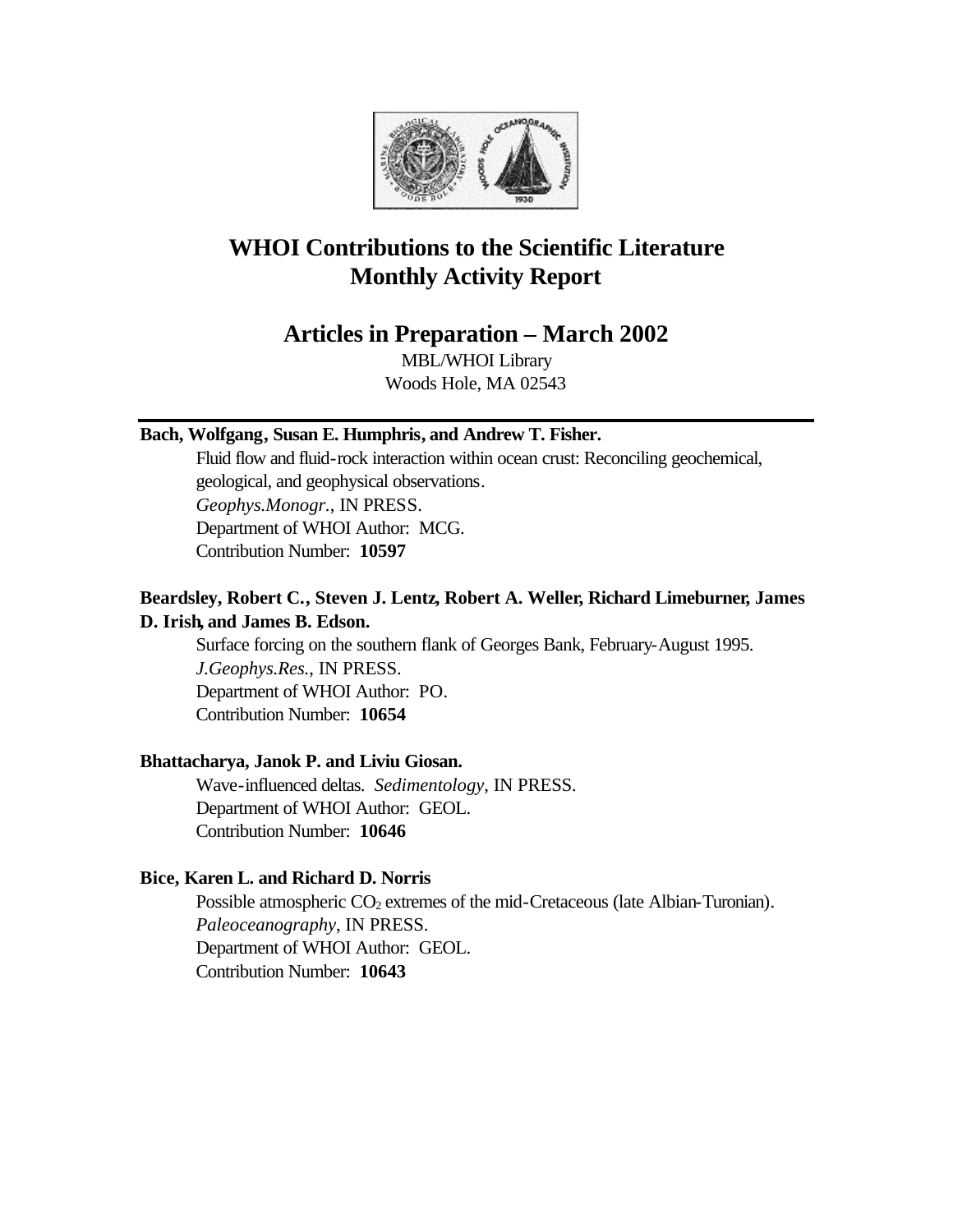#### **Bracco, Annalisa and Joseph Pedlosky**

Vortex generation by topography in locally unstable baroclinic flows. *J.Phys.Oceanogr.*, IN PRESS. Department of WHOI Author: PO. Contribution Number: **10651**

### **Chapman, David C.**

Comment on ''Cross-shelf eddy heat transport in a wind-free coastal ocean undergoing winter time cooling'' by J. M. Pringle. *J.Geophys.Res*, IN PRESS. Department of WHOI Author: PO. Contribution Number: **10638**

#### **Charette, Matthew, A. and Edward R. Sholkovitz**

Oxidation of groundwater-derived ferrous iron in the subterranean estuary of a coastal bay. *Geophys.Res.Lett.*, IN PRESS. Department of WHOI Author: MCG. Contribution Number: **10636**

#### **Churchill, James H., James P. Manning, and Robert C. Beardsley**

Slope water intrusion onto Georges Bank. *J.Geophys.Res.*, IN PRESS. Department of WHOI Author: PO. Contribution Number: **10649**

#### **Clift, Peter D., Andrew Carter, Michael Krol, and Eric Kirby,**

Constraints on India-Eurasia collision in the Arabian Sea region taken from the Indus group, Ladakh Himalaya, India. In: *Tectonic and Climatic Evolution of the Arabian Sea Region*, Geological Society Special Publication, IN PRESS. Department of WHOI Author: GEOL. Contribution Number: **10630**

## **Clift, Peter D., Peter Hildebrand, Nobumichi Shimizu, Graham D. Layne, Jerzy Blusztajn, Joel D. Blum, Eduardo Garzanti, and Athar Ali Kahn**

Nd and Pb isotope variability in the Indus River system: Implications for sediment provenance and crustal heterogeneity in the western Himalaya. *Earth Planet.Sci.Lett.*, IN PRESS. Department of WHOI Author: GEOL. Contribution Number: **10632**

#### **Clift, Peter D.**

A brief history of the Indus River. In: *Tectonic and Climatic Evolution of the Arabian Sea Region*, Geological Society Special Publication, IN PRESS. Department of WHOI Author: GEOL. Contribution Number: **10631**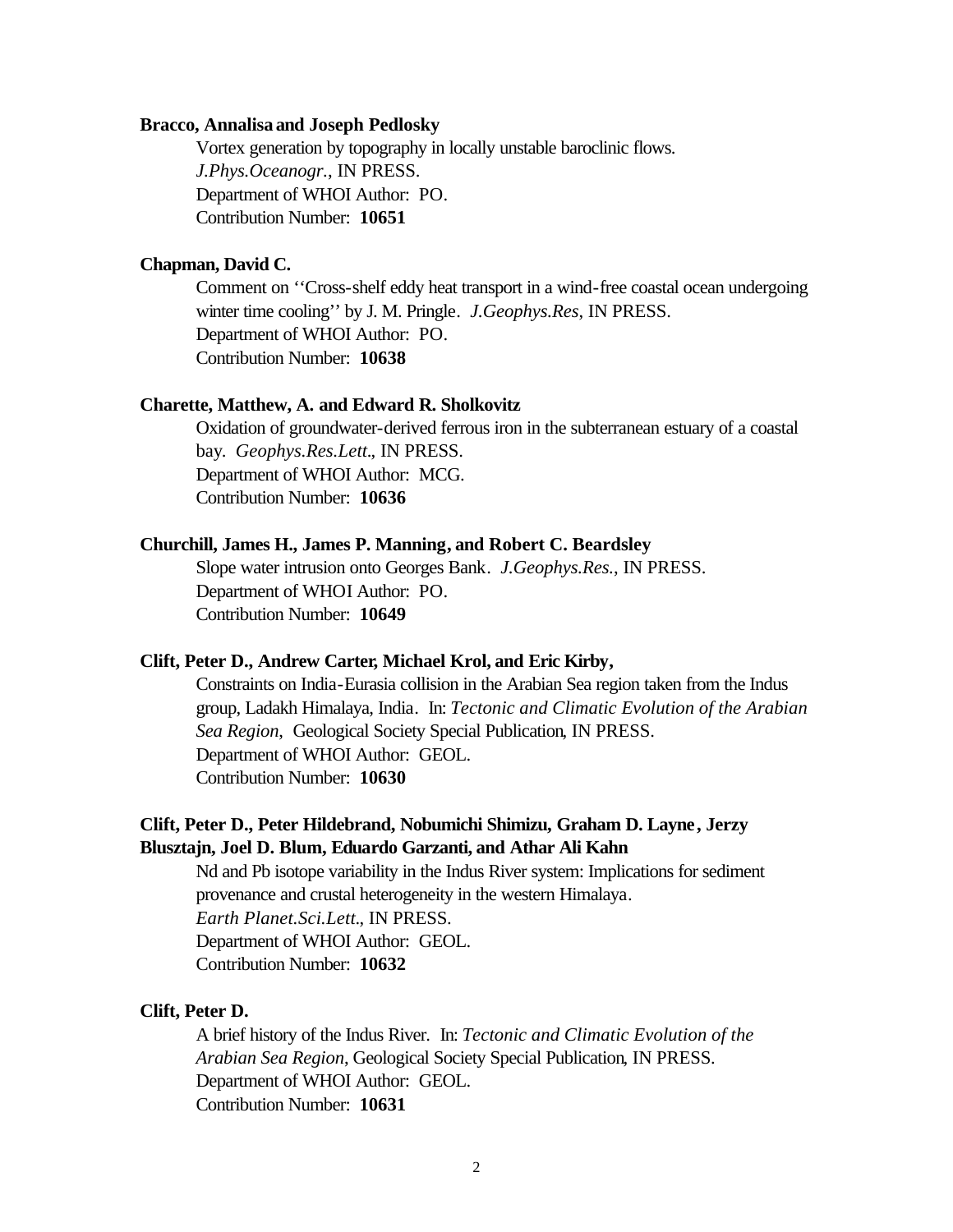#### **Cowen, Edwin A., In Mei Sou, Philip L.-F. Liu, and Britt Raubenheimer.**

PIV measurements within a laboratory generated swash zone. *J.Eng.Mech.*, IN PRESS. Department of WHOI Author: AOPE. Contribution Number: **10633**

### **Dai, Minhan, James M. Kelley, and Ken O. Buesseler**

Sources and migration of plutonium in groundwater at the Savanah River site. *Environ.Sci.Technol.*, IN PRESS. Department of WHOI Author: MCG. Contribution Number: **10611**

## **Drenzek, Nicholas, Carly, H. Tarr, Timothy I. Eglinton, Linnea J. Heraty, Neil C. Sturchio, Vernon J. Shiner, and Christopher M. Reddy**

Stable chlorine and carbon isotopic compositions of seleted semi-volatile organochlorine compounds. *Org.Geochem.*, IN PRESS. Department of WHOI Author: MCG. Contribution Number: **10612**

#### **Fratantoni, P. S. and R. S. Pickart**

Variability of the shelfbreak jet in the middle Atlantic bight: internally or externally forced? *J.Geophys.Res.*, IN PRESS. Department of WHOI Author: PO. Contribution Number: **10650**

#### **Georgen, Jennifer E. and Jian Lin**

Three-dimensional passive flow and temperature structure beneath oceanic ridge-ridgeridge triple junctions. *Earth Planet.Sci.Lett.*, IN PRESS. Department of WHOI Author: GEOL. Contribution Number: **10635**

#### **Hart, Constance A., Ian C. T. Nisbet, Sean W. Kennedy, and Mark E. Hahn,**

Gonadal ferminization and halogenated environmental contaminants in common terns (Sterna hirundo): Evidence that ovotestes in male embryos do not persist to the prefledgling stage. *Ecotoxicology*, IN PRESS. Department of WHOI Author: BIO. Contribution Number: **10656**

#### **Hoagland, P., D. M. Anderson, Y. Kaoru, and A. W. White,**

The economic effects of harmful algal blooms in the United States: estimates and acounting issues. *Estuaries*, IN PRESS. Department of WHOI Author: MPC. Contribution Number: **10637**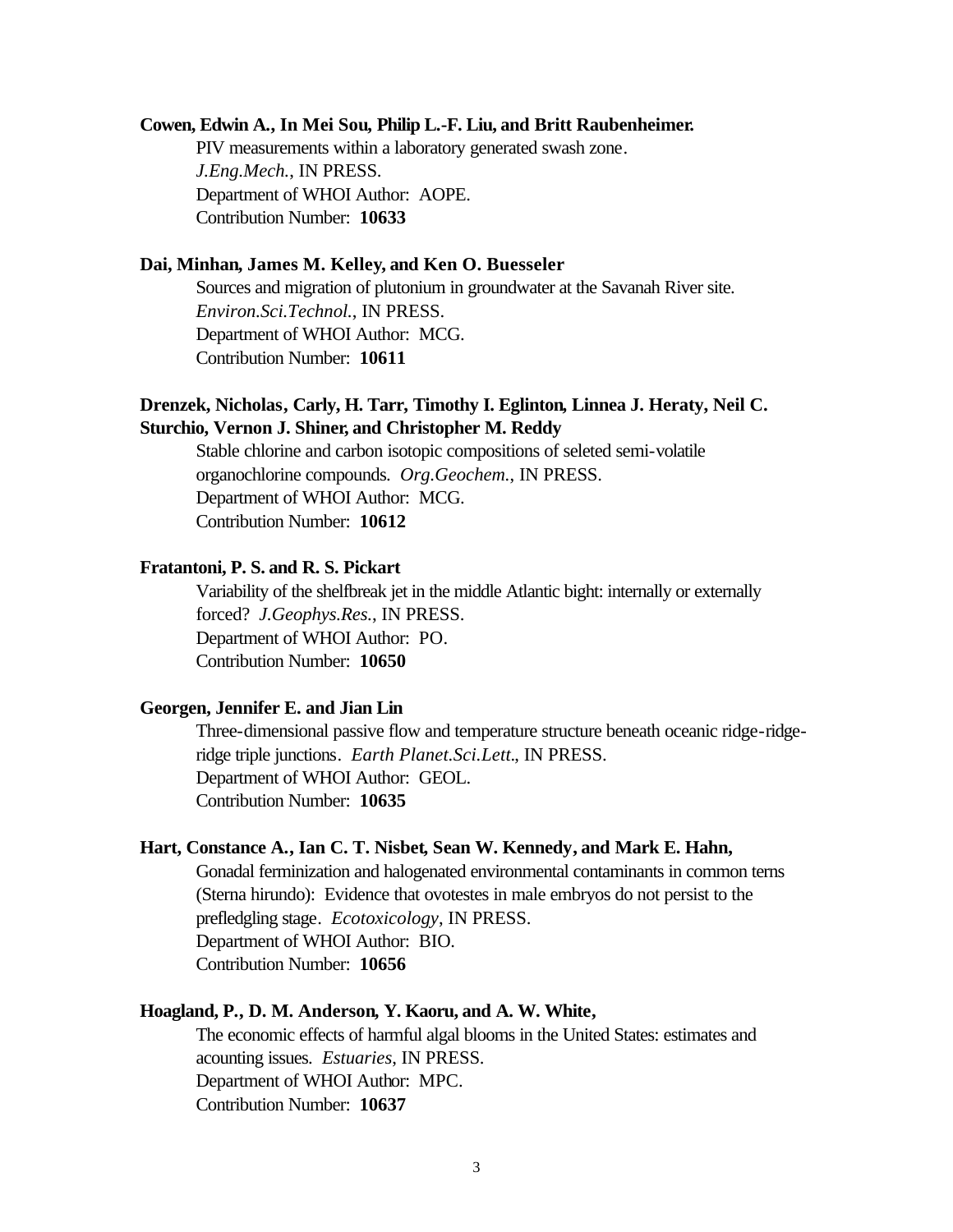## **Humphris, Susan E., Daniel J. Fornari, Daniel S. Scheirer, Christopher R. German, and Lindsay M. Parson**

Geotectonic setting of hydrothermal activity on the summit of Lucky Strike Seamount (37º17'N, Mid-Atlantic Ridge). *Geochem.Geophys.Geosyst.*, IN PRESS. Department of WHOI Author: GEOL. Contribution Number: **10629**

## **Lynch, James, Andrew Fredricks, John Colosi, Glen Gawarkiewicz, Arthur Newhall, and Ching-sang Chiu**

An overview of acoustic fluctuation results from the summer 1996 New England shelfbreak PRIMER experiment. *Conference for Undersea Technology*, IN PRESS. Department of WHOI Author: AOPE. Contribution Number: **10634**

## **McGillicuddy, D.J., R. P. Signell, C. A. Stock, B.A. Keafer, M.D. Keller,**

#### **R.D. Hetland, D.M. Anderson**

Shoreward transport of harmful algal blooms in the coastal Gulf of Maine. *Nature*, IN PRESS. Department of WHOI Author: AOPE.

Contribution Number: **10652**

## **Morford, Jennifer, Linda Kalnejais, William Martin, Roger Francois, and Ida-Maja Karle**

Sampling marine pore waters for Mn, Fe, U, Re and Mo: Modifications on DET (Diffusional Equilibration Thin film) gel probes. *J.Exp.Mar.Biol.Ecol.*, IN PRESS. Department of WHOI Author: MCG. Contribution Number: **10647**

#### **Pedlosky, Joseph**

A theory of equatorial deep jets. *J.Phys.Oceanogr.*, IN PRESS. Department of WHOI Author: PO. Contribution Number: **10639**

#### **Reddy, Christopher M., Timothy I. Eglinton, Jan P. Boon, and D. John Faulkner,**

Radiocarbon content of synthetic and natural semi-volatile halogenated organic compounds. *Environ.Pollu.*, IN PRESS. Department of WHOI Author: MCG. Contribution Number: **10626**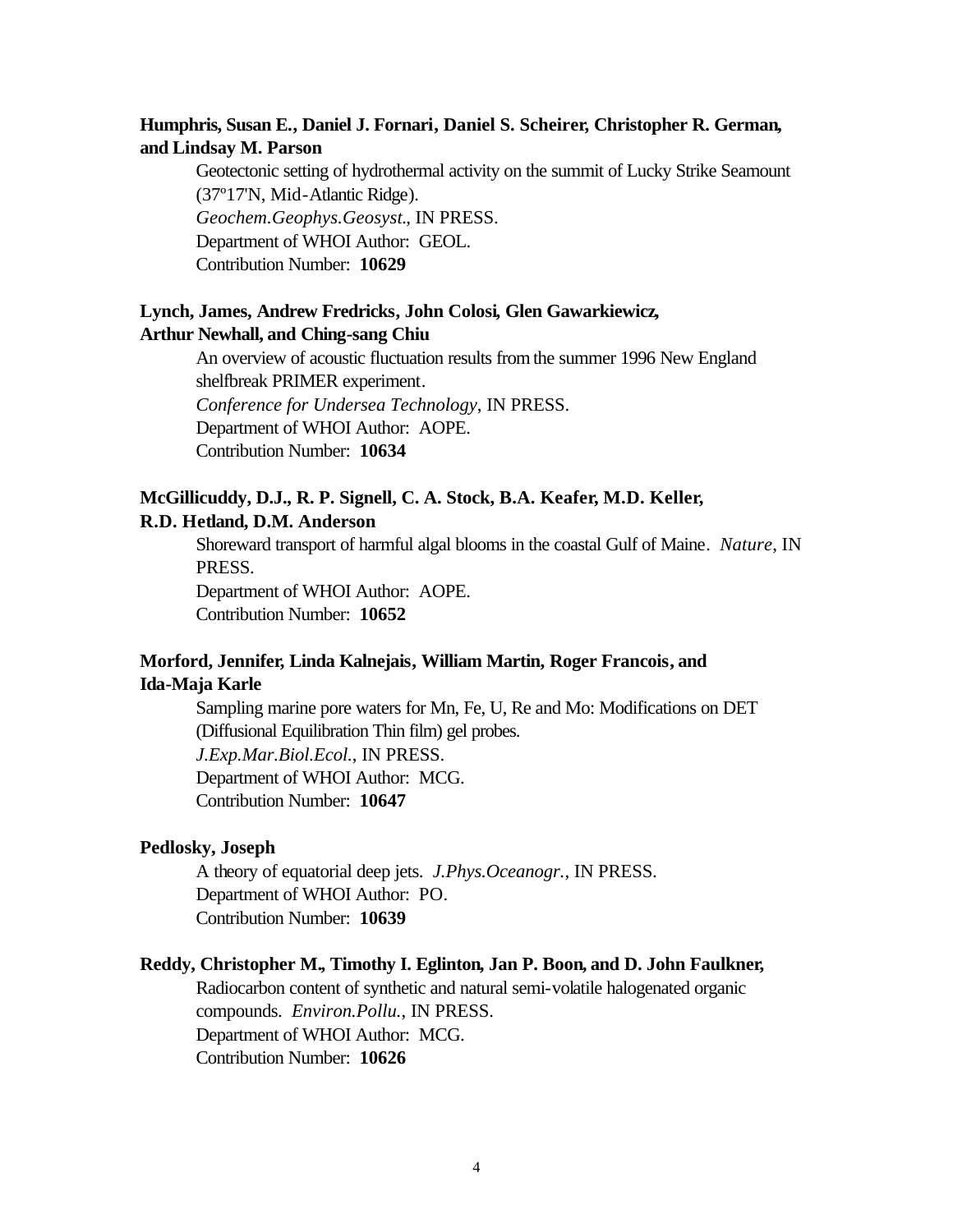#### **Rozdilsky, Ian D., Lewi Stone, and Andrew Solow**

The effects of interaction compartments on stability for competitive systems. *Am.Nat.*, IN PRESS. Department of WHOI Author: MPC. Contribution Number: **10645**

#### **Saito, Mak A. and James W. Moffett**

Temporal and spatial variability of cobalt in the Atlantic Ocean. *Geochim.Cosmochim.Acta*, IN PRESS. Department of WHOI Author: MCG. Contribution Number: **10623B**

#### **Solow, Andrew R. and David L. Roberts**

A nonparametric test for extinction based on a sighting record. *Ecology*, IN PRESS. Department of WHOI Author: MPC. Contribution Number: **10648**

## **Stojanovic, Gordana, Radosav Palic, Carly H. Tarr, Christopher M. Reddy, and Olivera Marinkovic**

*n*-Alkanes and fatty acids of Hypericum perforatum, Hypericum maculatum and Hypericum olympicum. *Biochem.Syst.Ecol.*, IN PRESS. Department of WHOI Author: MCG. Contribution Number: **10627**

#### **Swift, Stephen A. and Amy S. Bower**

Formation and circulation of dense water in the Persian/Arabian Gulf. *J.Geophys.Res.*, IN PRESS. Department of WHOI Author: GEOL. PO. Contribution Number: **10625**

#### **Webster, Sarah**

Deep water archaeological excavation. *Archaeol.Odyssey*, IN PRESS. Department of WHOI Author: AOPE. Contribution Number: **10641**